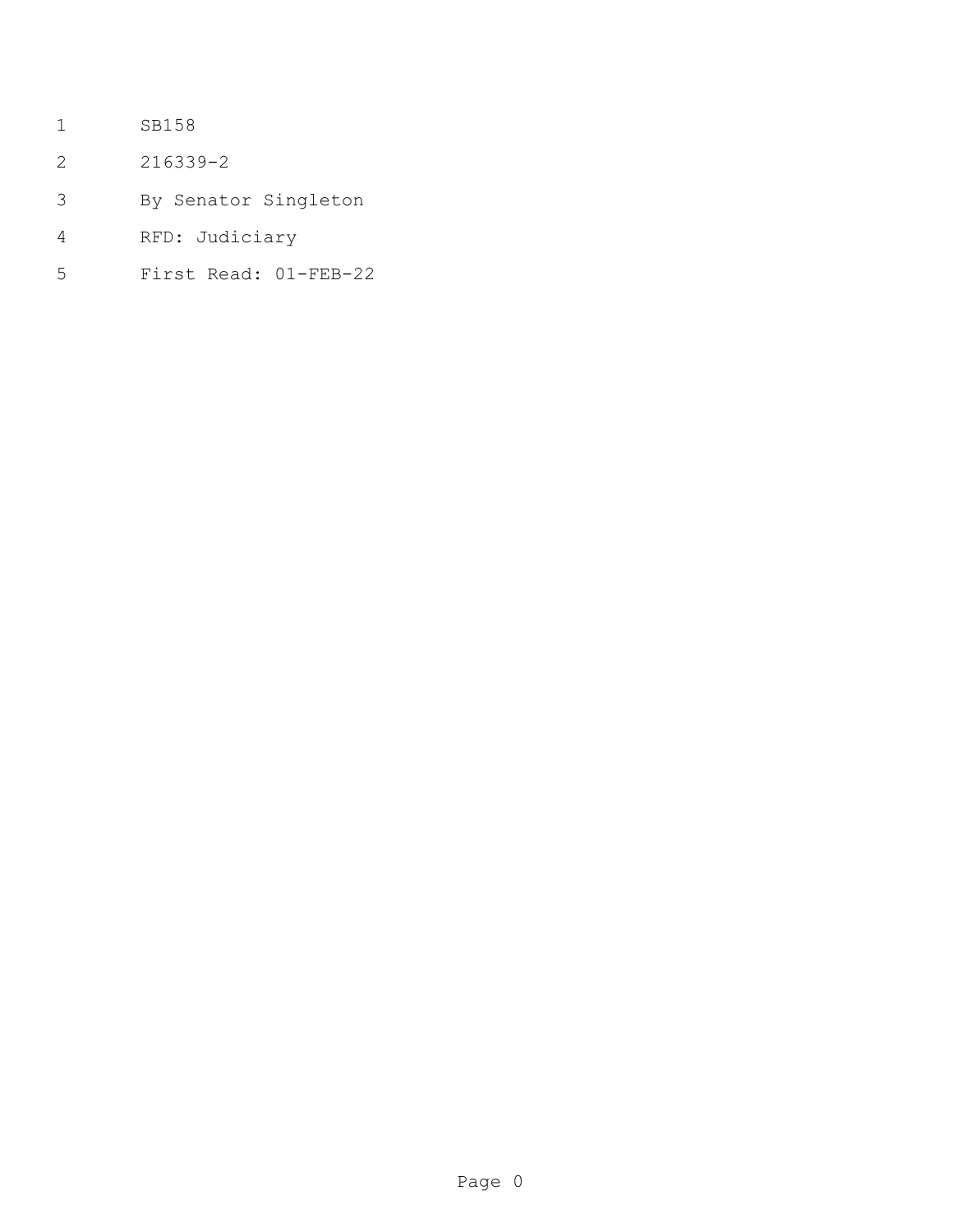216339-2:n:01/20/2022:AP/bm LSA2022-97 SYNOPSIS: Under existing law, the State Board of Health administers the Alabama Lead Reduction Act of 1997 to identify and reduce the threat to human health posed by exposure to lead. This bill would further regulate lead hazard reductions and revise the authority of the State 14 Board of Health to conduct lead inspections, enforce the Alabama Lead Reduction Act of 1997, and increase penalties for violations of the act. Amendment 621 of the Constitution of Alabama of 1901, as amended by Amendment 890, now appearing as Section 111.05 of the Official Recompilation of 20 the Constitution of Alabama of 1901, as amended, prohibits a general law whose purpose or effect would be to require a new or increased expenditure of local funds from becoming effective with regard to a local governmental entity without enactment by a 2/3 vote unless: it comes within one of a number **belog of specified exceptions;** it is approved by the 27 affected entity; or the Legislature appropriates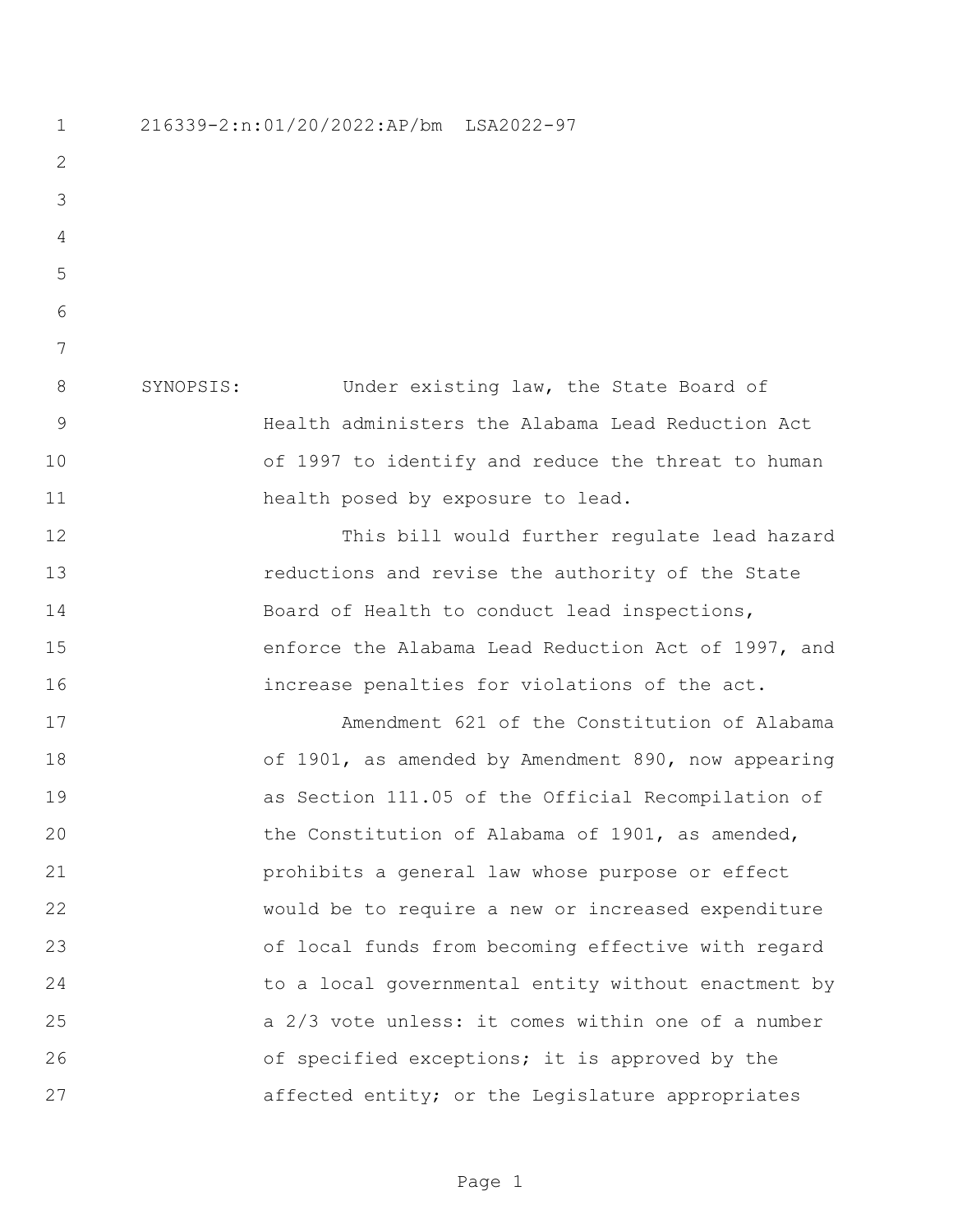funds, or provides a local source of revenue, to 2 the entity for the purpose. The purpose or effect of this bill would be to require a new or increased expenditure of local funds within the meaning of the amendment. However, the bill does not require approval of a local governmental entity or enactment by a 2/3 vote to become effective because it comes within one of the specified exceptions contained in the amendment. A BILL 12 TO BE ENTITLED 13 AN ACT Relating to lead abatement; to amend Sections 22-37A-2 to 22-37A-7, inclusive, Code of Alabama 1975, to further regulate lead hazard reductions; to revise the authority of the State Board of Health to conduct lead inspections, enforce the Alabama Lead Reduction Act of 1997, and increase civil and criminal penalties for a violation; to provide for definitions; to provide criminal penalties for a violation; and in connection therewith would have as its purpose or effect the requirement of a new or increased expenditure of local funds within the meaning of Amendment 621 of the Constitution of Alabama of 1901, as amended by Amendment 890, now appearing as Section 111.05 of the Official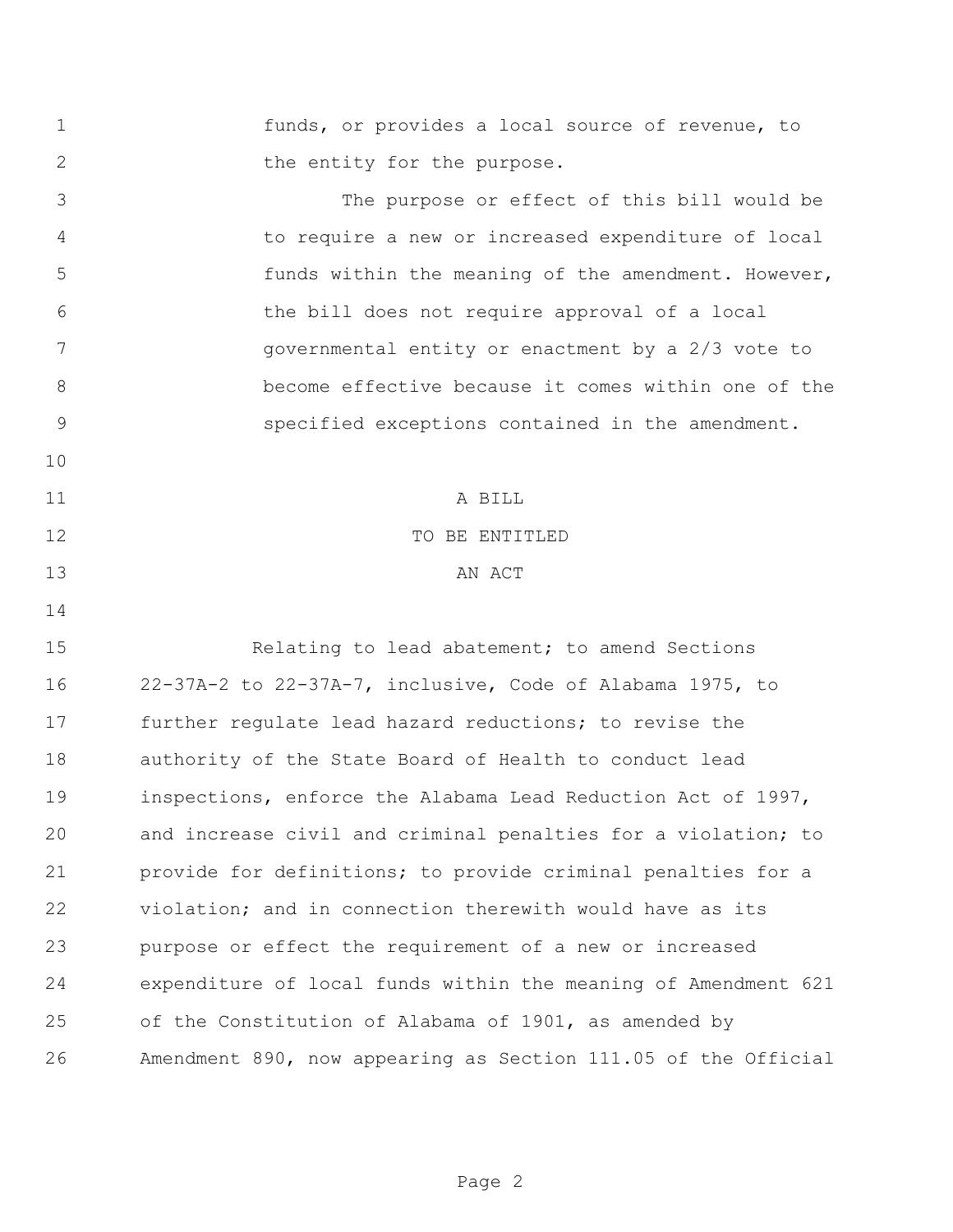| 1             | Recompilation of the Constitution of Alabama of 1901, as       |
|---------------|----------------------------------------------------------------|
| 2             | amended.                                                       |
| 3             | BE IT ENACTED BY THE LEGISLATURE OF ALABAMA:                   |
| 4             | Section 1. Sections 22-37A-2 to 22-37A-7, inclusive,           |
| 5             | Code of Alabama 1975, are amended to read as follows:          |
| 6             | $"$ \$22-37A-2.                                                |
| 7             | As used in this chapter, the following terms have              |
| 8             | the following meanings:                                        |
| $\mathcal{G}$ | "(1) ABATEMENT. Any set of measures designated to              |
| 10            | eliminate lead-based paint hazards in accordance with          |
| 11            | standards developed by the board, including both of the        |
| 12            | following:                                                     |
| 13            | "a. Removal of lead-based paint or lead contaminated           |
| 14            | dust, the permanent containment or encapsulation of lead-based |
| 15            | paint, the replacement of lead-painted surfaces or fixtures,   |
| 16            | and the removal or covering of lead contaminated soil.         |
| 17            | "b. All preparation, cleanup, disposal, and                    |
| 18            | post-abatement clearance testing activities associated with    |
| 19            | measures described in paragraph a.                             |
| 20            | "(2) ACCREDITED INDIVIDUAL. An individual who                  |
| 21            | engages in lead hazard reduction activities, who has           |
| 22            | successfully completed a Safe State accredited lead training   |
| 23            | course appropriate for the type or category of lead hazard     |
| 24            | reduction activity to be provided, who meets all other         |
| 25            | personal accreditation requirements established by Safe State  |
| 26            | under this chapter, and who holds a valid registration in the  |

Page 3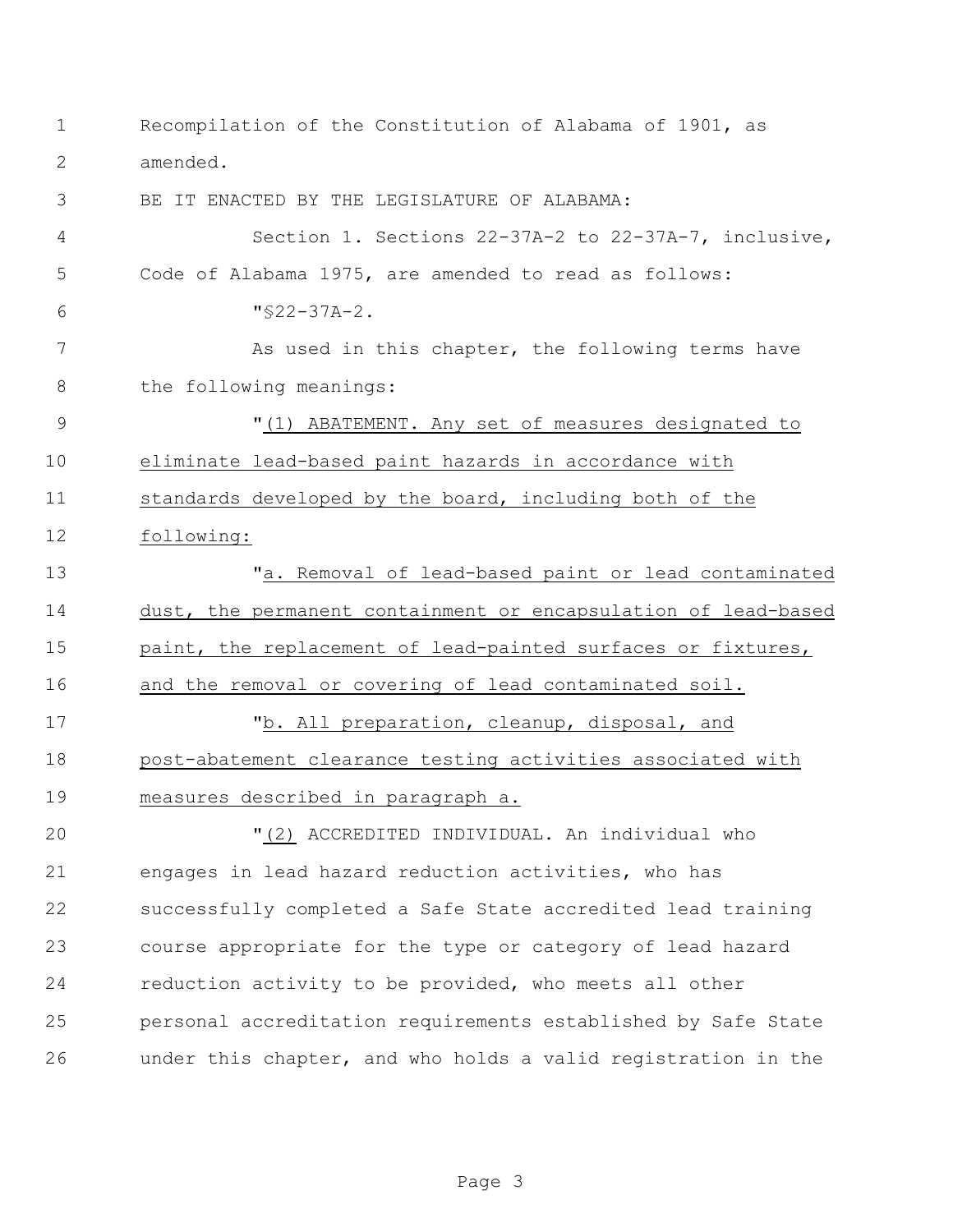state accreditation registry for the relevant type or category of lead hazard reduction activity.

3 T<del>(2)</del>(3) ACCREDITED LEAD TRAINING COURSE. A course of instruction which has been reviewed and accredited by Safe State as meeting or exceeding training requirements established under Title IV of the Federal Toxic Substances Control Act (Public Law 99-519, 100 Stat. 2970, 15 U.S.C. § 2601 et seq., as amended).

**19 I** and M and M and M and M and M and M and M and M and M and M and M and M and M and M and M and M and M and M and M and M and M and M and M and M and M and M and M and M and M and M and M and M and M and M and M and **in Section 22-2-1.** 

**The Communist Communist Communist Communist Communist Communist Communist Communist Communist Communist Communist Communist Communist Communist Communist Communist Communist Communist Communist Communist Communist Comm**  including public buildings, residences, and commercial buildings. The term shall include the exterior surfaces and all common areas of the structure including any attached or unattached structure located within the same lot line, including but not limited to, garages, play equipment, and fences.

 "(6) INSPECTION. A surface-by-surface investigation to determine the presence of lead-based paint and the provision of a report explaining the results of the investigation. "(7) LEAD-BASED PAINT ACTIVITIES. The inspection and assessment of lead-based paint hazards and the planning, implementation, and inspection of interim controls, renovation, and abatement activities at target housing and child-occupied facilities.

Page 4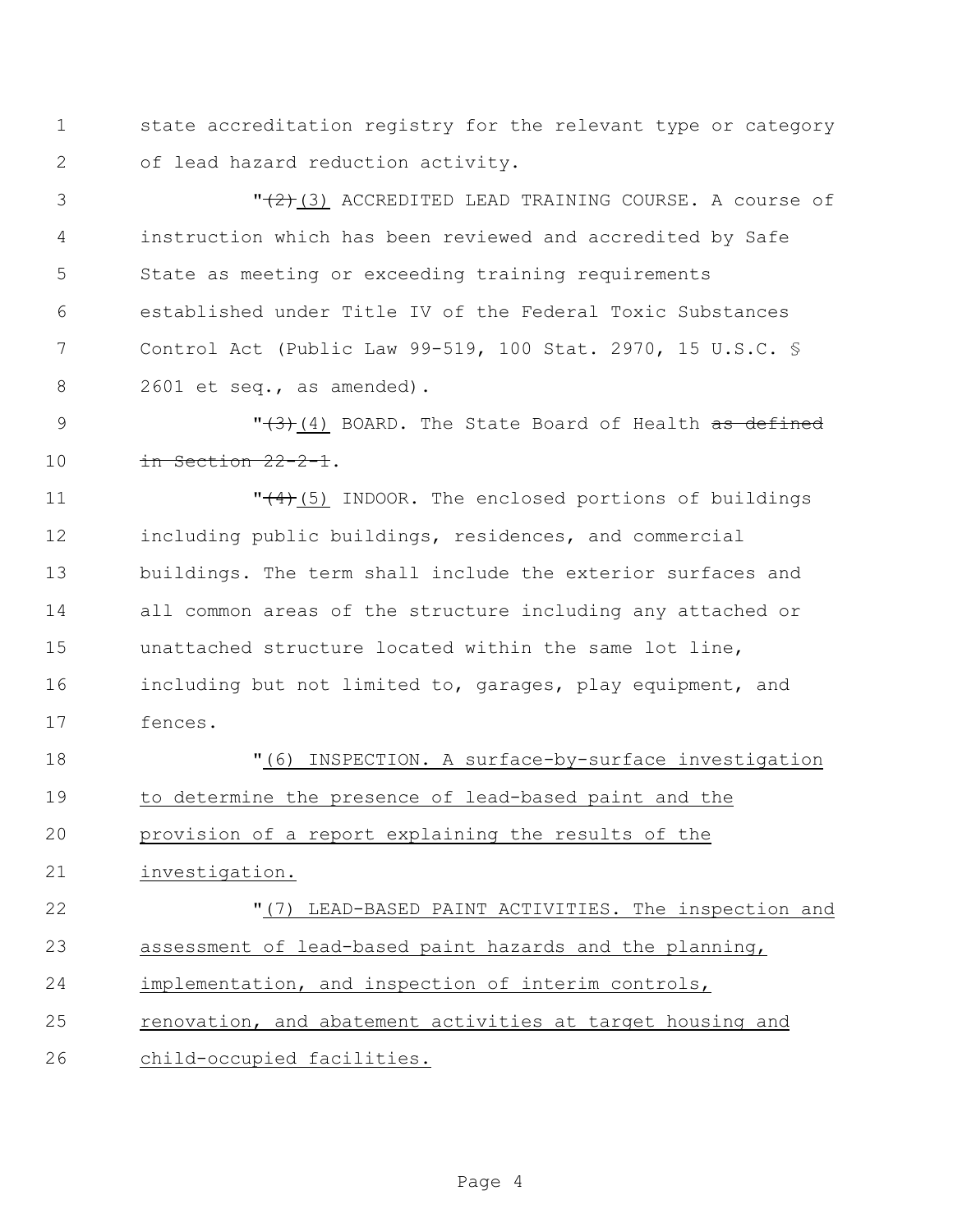$\sqrt{5}$ (8) LEAD HAZARD REDUCTION ACTIVITIES. Activities designed to reduce exposure to lead in residences or public buildings and may include inspections, risk assessments, repair, enclosure, encapsulation, or removal of lead-based paint or lead contamination, or both, and the design and planning of such activities, and other related activities as established in Title IV of Toxic Substances Control Act, Public Law 99-519, 100 Stat. 2970, 15 U.S.C. § 2601 et seq., as amended, which are to be performed in residences or public buildings.

**11** T<del>(6)</del>(9) PERSON. An individual, firm, partnership, corporation, commission, state agency, county governmental body, municipal corporation, party, company, association, or 14 any other public or private legal entity.

**"**(7)(10) PUBLIC BUILDING. A building designed for public access and maintained for the public benefit through 17 the use of state or local government funds, including public housing, schools, day care centers, and government facilities, or any location at which Title IV of the Federal Toxic Substances Control Act, or regulations thereunder, require lead-based paint activities be performed by an accredited individual, as those terms are defined in that act, such as 23 commercial buildings and bridges. This term shall does not apply to any of the following:

 "a. Business facilities where access is principally limited to employees.

"b. Private clubs and residences.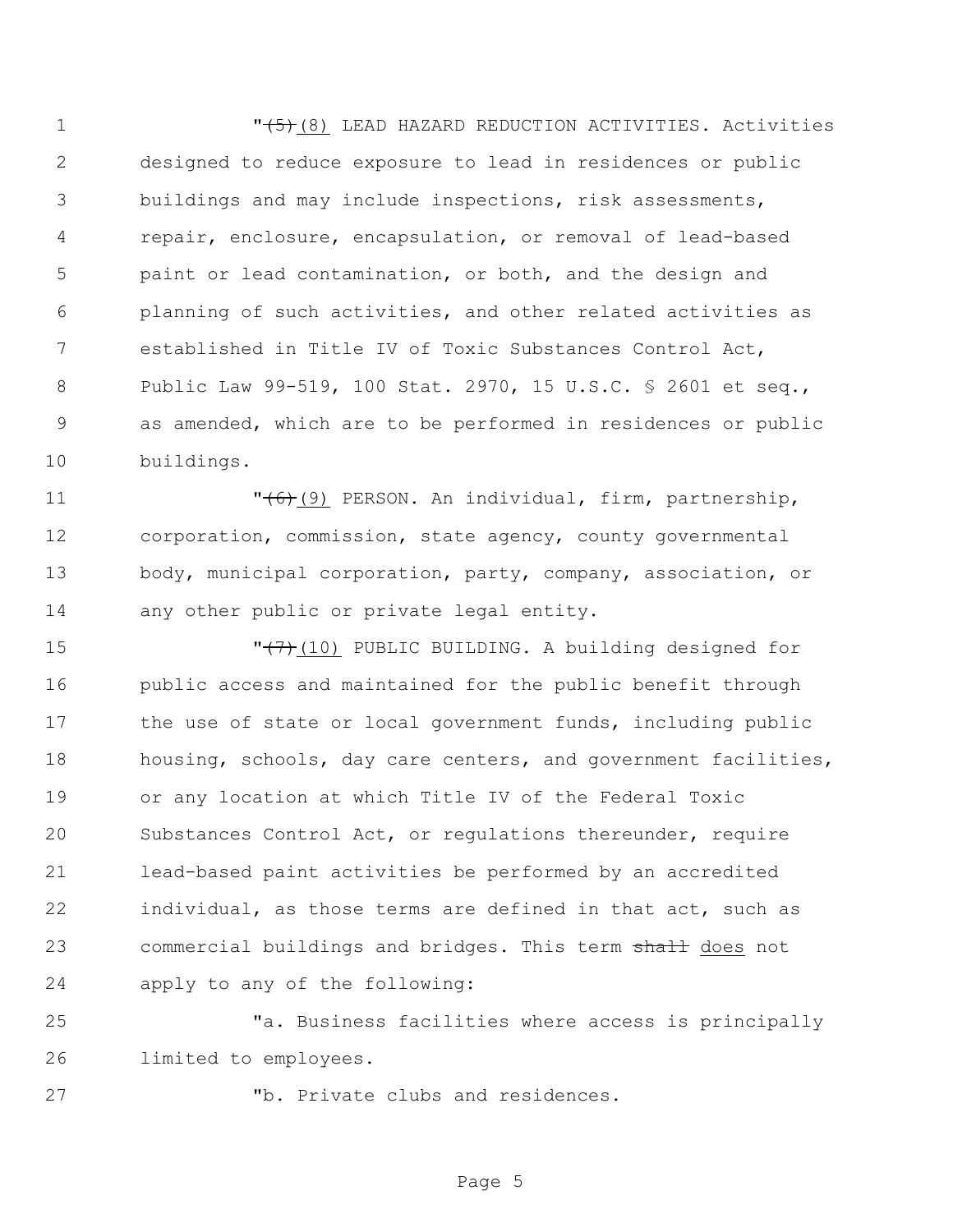| $\mathbf 1$   | "c. Commercial buildings.                                      |
|---------------|----------------------------------------------------------------|
| $\mathbf{2}$  | "(11) RENOVATION. The modification of any target               |
| 3             | housing or child-occupied facility or portion thereof that     |
| 4             | results in the disturbance of painted surfaces unless that     |
| 5             | activity is performed as part of an abatement activity. The    |
| 6             | term includes, but is not limited to, the removal,             |
| 7             | modification, recoating, or repair of painted surfaces or      |
| 8             | painted components; the removal of building components;        |
| $\mathcal{G}$ | weatherization projects; and interim controls that disturb     |
| 10            | painted surfaces. The term also includes a renovation          |
| 11            | performed for the purpose of converting a building or part of  |
| 12            | a building into target housing or a child-occupied facility.   |
| 13            | The term does not include minor repair and maintenance         |
| 14            | activities.                                                    |
| 15            | "(12) RISK ASSESSMENT. An on-site investigation to             |
| 16            | determine the existence, nature, severity, and location of     |
| 17            | lead-based paint hazards and the provision of a report by the  |
| 18            | person conducting the risk assessment explaining the results   |
| 19            | of the investigation and options for reducing lead-based paint |
| 20            | hazards.                                                       |
| 21            | $"$ $(13)$ SAFE STATE. The Safe State Program, a               |
| 22            | division of the University of Alabama.                         |
| 23            | " (14)<br>TARGET HOUSING. The term as defined in 40            |
| 24            | $C.F.R. \S 745.103.$                                           |
| 25            | $"$ \$22-37A-3.                                                |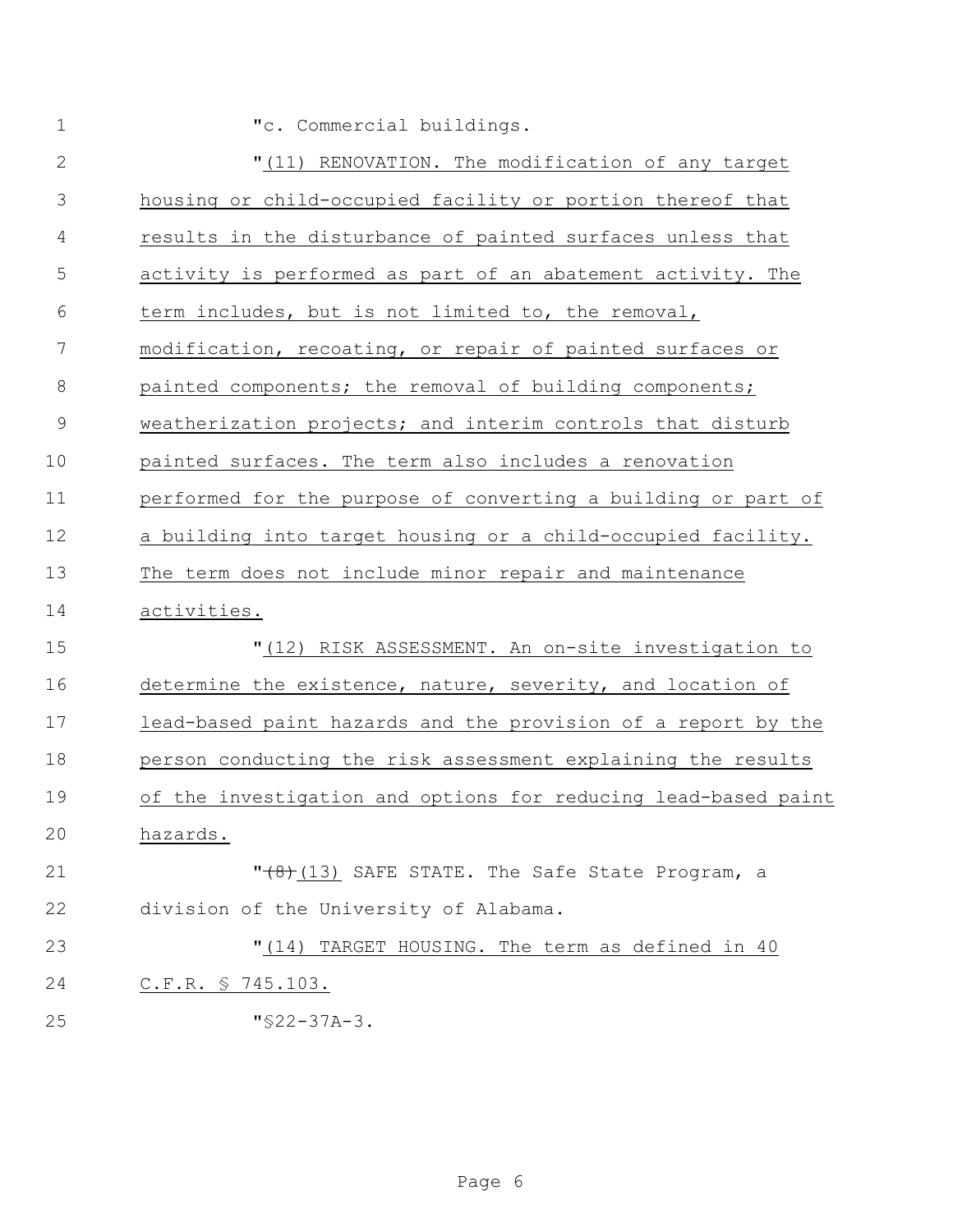| $\mathbf 1$   | " <del>(a) With regard to facilities, the scope of this</del> |
|---------------|---------------------------------------------------------------|
| 2             | chapter shall not exceed the requirements of Title IV of the  |
| 3             | Federal Toxic Substances Control Act.                         |
| 4             | "(b)(a) The board may develop shall establish a               |
| 5             | statewide program to identify and reduce the threat to human  |
| 6             | health posed by exposure to lead. In furtherance of this      |
| 7             | purpose, the board may perform each of the following          |
| 8             | functions:                                                    |
| $\mathcal{G}$ | "(1) Conduct and supervise development programs and           |
| 10            | studies to determine the source, effect, and hazards of lead. |
| 11            | "(2) Conduct research or participate in research              |
| 12            | within the state.                                             |
| 13            | "(3) Collect and disseminate information.                     |
| 14            | "(1) Certify all individuals involved in lead-based           |
| 15            | paint activities.                                             |
| 16            | "(2) Issue, reissue, suspend, revoke, or deny the             |
| 17            | issuance or reissuance of certificates for accredited         |
| 18            | individuals.                                                  |
| 19            | "(3) Establish standards for the program.                     |
| 20            | "(4) Ensure compliance with state and federal rules           |
| 21            | and regulations.                                              |
| 22            | "(5) Enforce the certification program.                       |
| 23            | "(6) Establish a program for the education of owners          |
| 24            | and occupants of target housing and child-occupied facilities |
| 25            | concerning lead-based paint hazards. This program shall       |
| 26            | require persons who perform renovation in such facilities for |
| 27            | compensation to provide owners and occupants with a lead      |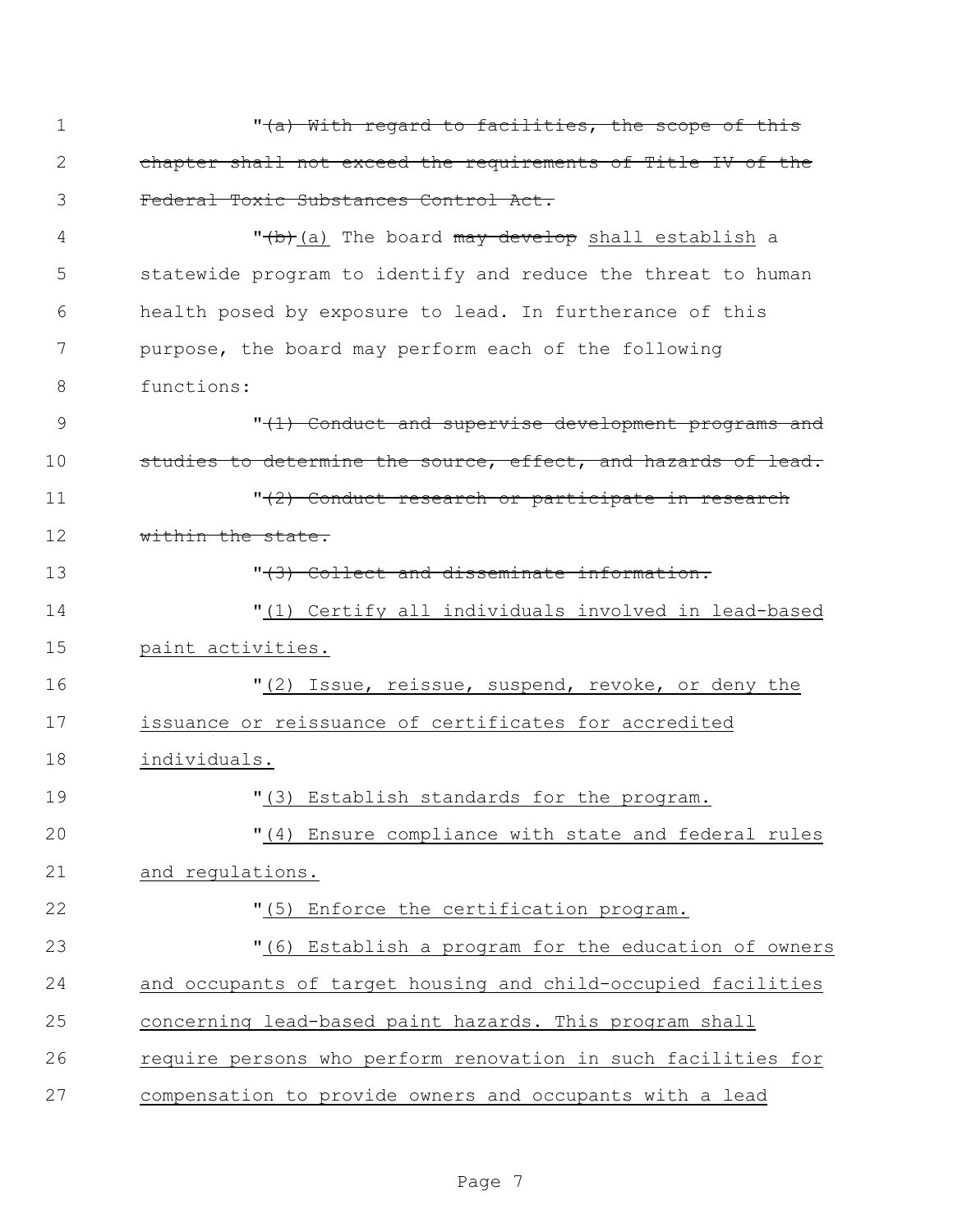hazard information pamphlet prior to commencing the

 renovation. The program shall meet the requirements of the federal program under the Lead Based Paint Exposure Reduction Act, 15 U.S.C. § 2681 et seq.

5 (4)(7) Make contracts and execute Execute contracts and other instruments that are necessary or convenient to the 7 exercise of its the board's powers or the performance of its 8 the board's duties under this chapter.

9  $\sqrt{5}$  (8) Encourage voluntary cooperation by persons or affected groups to achieve the purposes of this chapter.

**"**(6)(9) Assist persons in evaluating existing or potential health hazards from lead, including, but not limited to, health hazards from external sources that infiltrate the indoor environment and those from materials, processes, or human activities in the indoor environment.

16  $\sqrt{77}$ (10) Assist persons in methods to control, remove, or minimize sources of lead.

**18 "**(8) Advise, consult, and cooperate on matters of common interest in lead hazard reduction with other agencies 20 of the state, political subdivisions of the state, industries, 21 other states, the federal government, and interested persons 22 or groups.

**T**(9)(11) Represent the state in matters relating to lead hazard reduction and apply for and receive, on behalf of the state, matching grants, gifts, donations, foundation awards, or other legitimate means of support for the intents and purposes of this chapter, and to make other decisions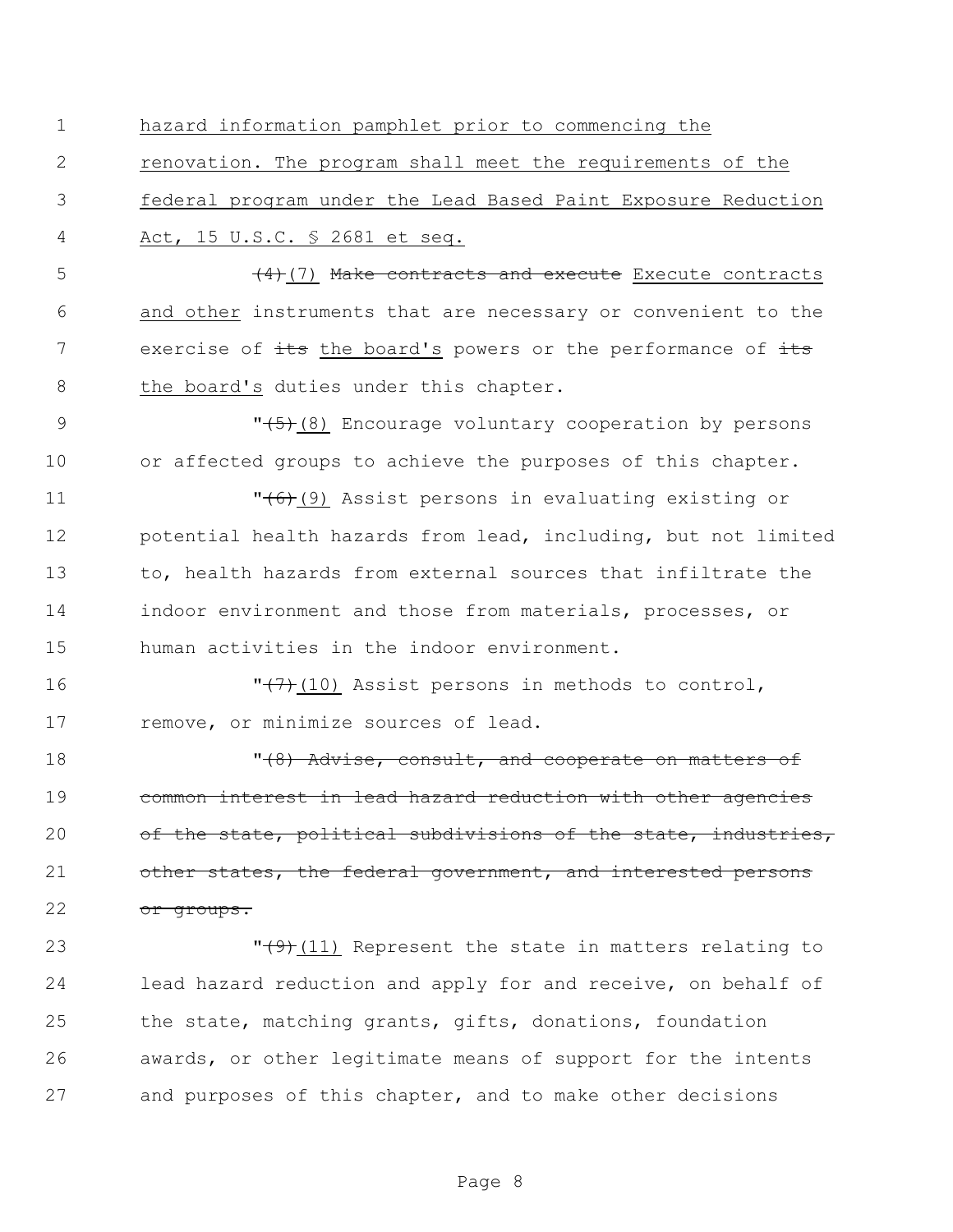concerning the fiscal aspects of the powers, duties, programs, and activities of the board under this chapter.

 "(12) Enter into cooperative agreements with, and accept grant assistance from, the United States Environmental Protection Agency in support of certification provisions of Title IV of the Federal Toxic Substances Control Act or from any other governmental agency or other authority to carry out 8 the intent of this chapter.

9 T<del>(10)</del>(13) Enter into cooperative agreements or contracts to demonstrate practices, methods, technologies, or processes which may be effective in controlling sources or potential sources of lead, preventing the occurrence of lead, 13 and reducing exposure to lead; and accept financial assistance 14 in the form of grants from public agencies and authorities, nonprofit institutions and organizations, educational institutions, or other persons.

17 TH<sub>11</sub>(14) Establish by rule a fee schedule for 18 performing lead investigations and services, which may not in any case exceed the actual costs.

**T** (12)(15) Subject to the Alabama Administrative 21 Procedure Act, publish quidelines in for performing lead hazard reduction.

 "(b) The board may adopt rules to implement and enforce this chapter.

 "(c)(1) This chapter shall not apply to any person engaged in smelting and refining or to the operation of facilities for smelting and refining. Smelting and refining or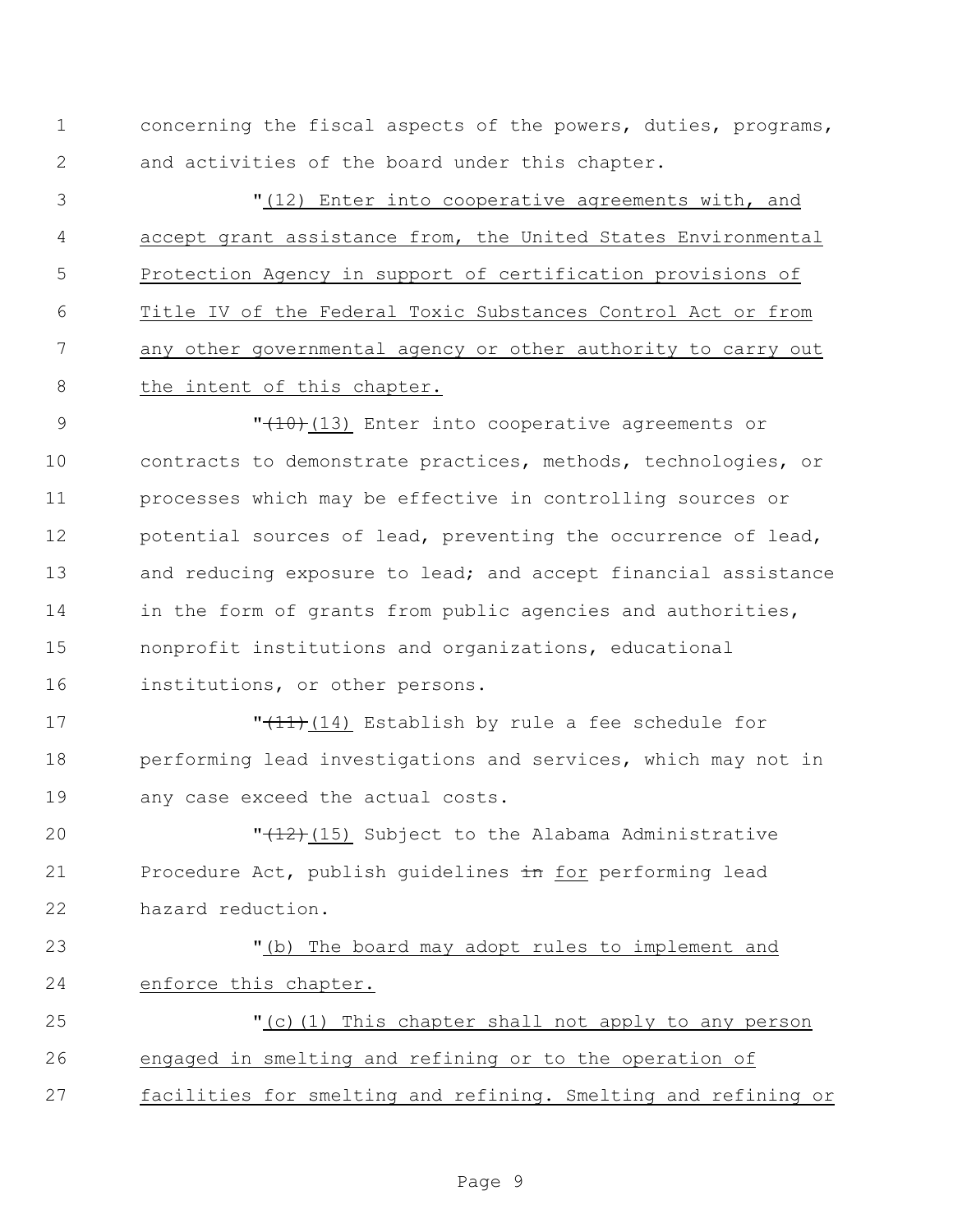| $\mathbf 1$ | the operation of facilities for smelting and refining are         |
|-------------|-------------------------------------------------------------------|
| 2           | exempt from this chapter.                                         |
| 3           | "(2) This chapter shall not be construed or                       |
| 4           | interpreted to grant the State Board of Health or the             |
| 5           | Department of Public Health the authority to regulate the         |
| 6           | smelting and refining industry.                                   |
| 7           | $"$ \$22-37A-4.                                                   |
| $8\,$       | "(a) The State Health Officer may conduct                         |
| 9           | investigations as necessary to administer this chapter $\tau$ and |
| 10          | the rules adopted and orders issued under this chapter. The       |
| 11          | State Health Officer may conduct investigations of general        |
| 12          | lead contamination problems or conditions in public buildings,    |
| 13          | and upon request of the building owner of commercial              |
| 14          | buildings, or upon the request of the owner or occupant of        |
| 15          | residential buildings.                                            |
| 16          | "(b) (1) An employee of the board may do both of the              |
| 17          | following:                                                        |
| 18          | "a. Enter the business premises of a person                       |
| 19          | certified to engage in lead-based paint activities during         |
| 20          | business hours upon presenting credentials identifying himself    |
| 21          | or herself as an employee of the board.                           |
| 22          | "b. Enter any structure, including a residence,                   |
| 23          | where lead-based paint activities have occurred, or are being     |
| 24          | conducted, by certified or uncertified contractors for the        |
| 25          | purpose of determining compliance with lead-based paint laws,     |
| 26          | rules, and regulations, provided the employee obtains the         |
| 27          | consent of the owner, an adult occupant of the premises, or       |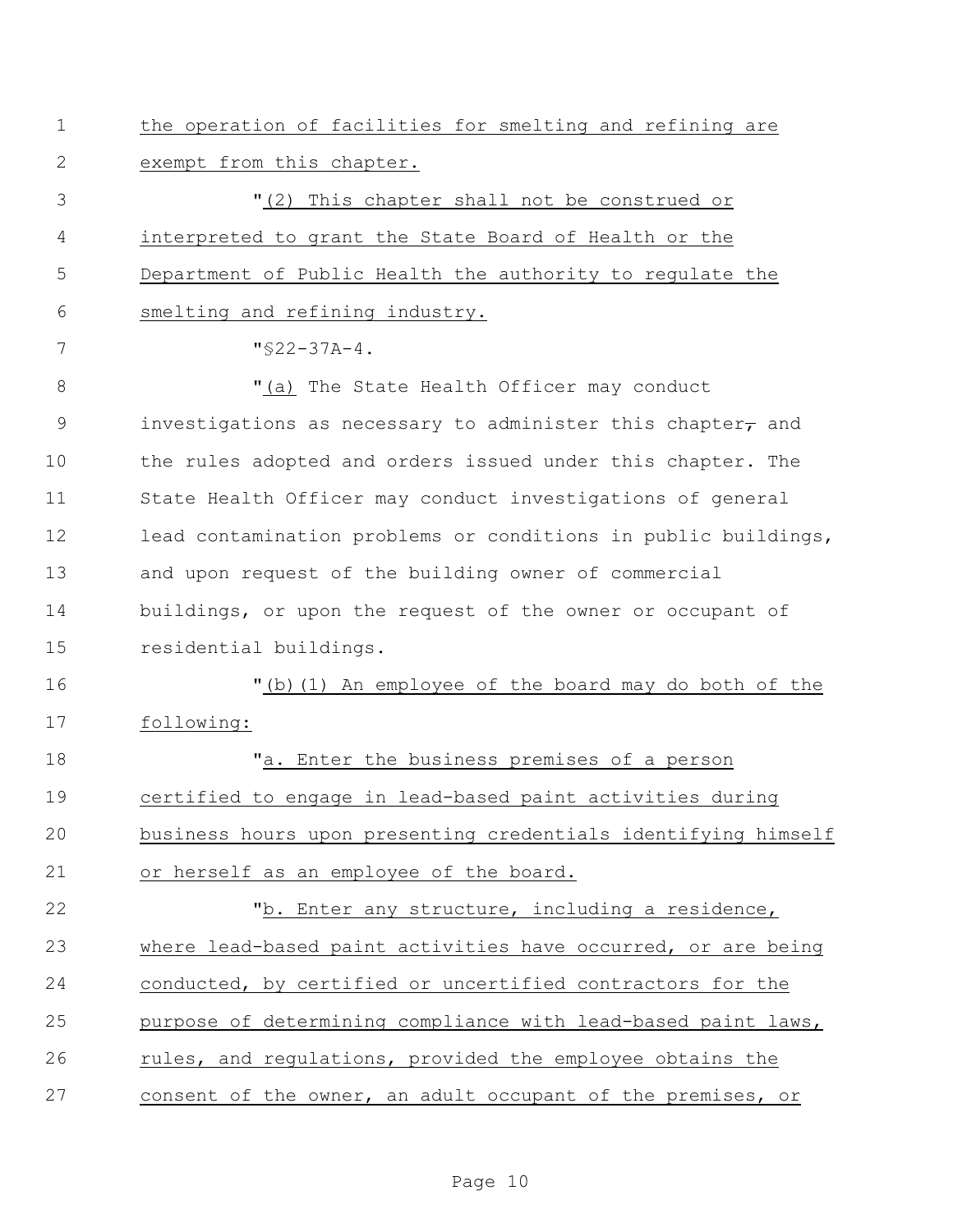1 the owner's or occupant's designee after presenting 2 credentials identifying himself or herself as an employee of 3 the board. 4 "(2) Under no circumstances may an employee of the 5 board unlawfully enter any structure to determine compliance 6 with lead-based paint law, rules, or regulations. 7 "§22-37A-5. 8 "(a) Before engaging in lead hazard reduction 9 activities, a person, firm, or corporation shall be certified 10 by the board as specified in this chapter. This subsection 11 shall not apply to an individual performing lead abatement on 12 a structure, or the portion of a structure that is used as his 13 or her private residence. Notwithstanding the foregoing, this 14 subsection shall apply to any person contracted by the home 15 owner to perform deleading activities and also applies where 16 the owner performs such activities in or upon another 17 structure which is not his or her private residence or the 18 **portion thereof. For the purpose of this subsection, the term** 19 **"**deleading" means activities conducted by a person who offers 20 to eliminate lead-based paint or lead-based paint hazards or 21 to plan such activities. 22 **"**(b) Subject to the Alabama Administrative Procedure 23 Act, the board shall develop and publish certification 24 **procedures for each type of contractor in lead hazard** 

25 reduction activities and specify qualifications, including, 26 but not limited to, training accreditation and blood lead 27 tests for personnel. The satisfaction of these qualifications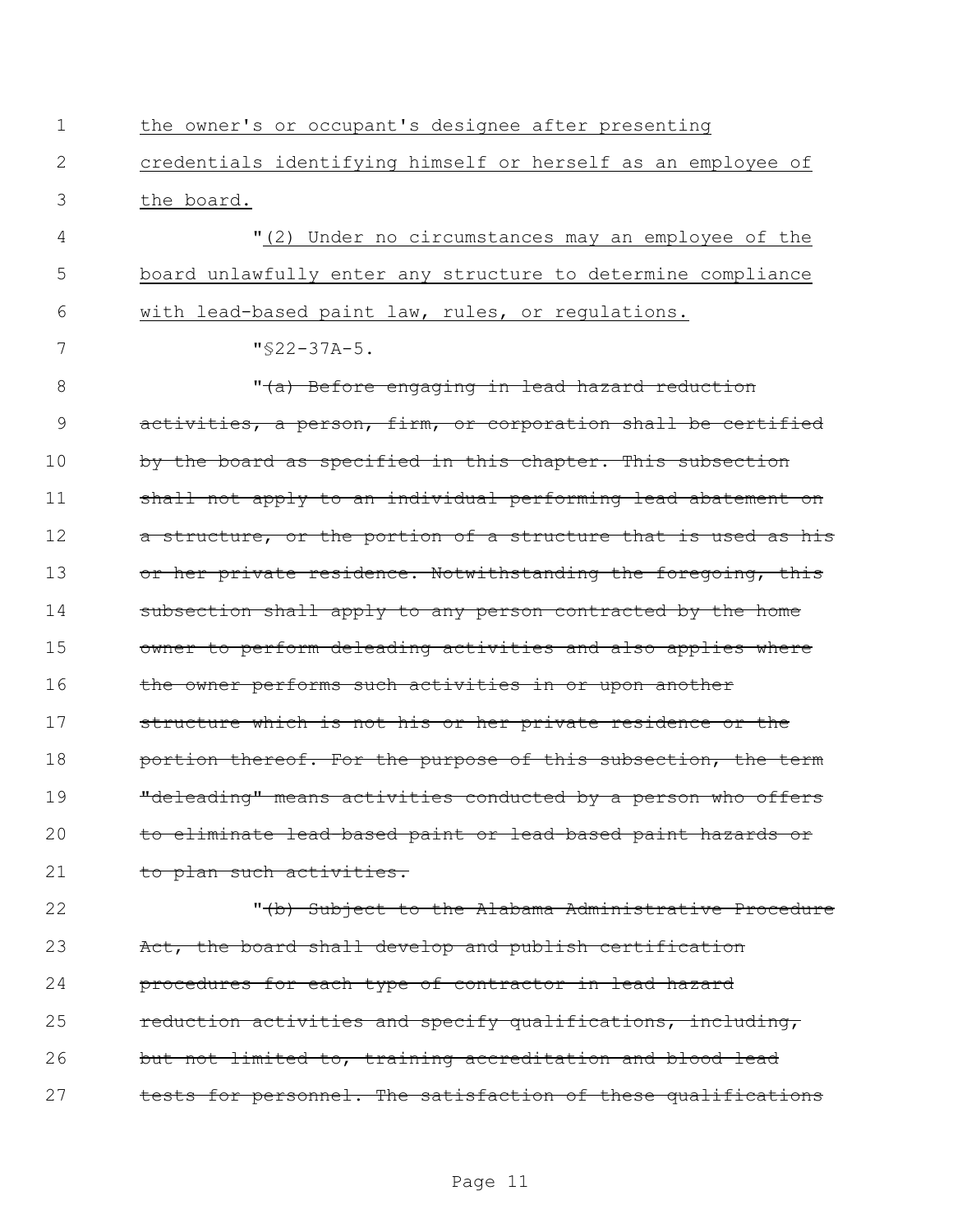shall be documented by the contractor before the contractor is certified and permitted to engage in the provision of lead hazard reduction activities.

4 The board shall establish decertification and 5 recertification policies and procedures for each type of lead hazard service contractor.

7 The board may establish by rule reasonable and **necessary fees for the conduct of the contractor certification**  program and for the performance of field inspections of abatement projects. The board may adopt rules, including definitions and standards, and issue necessary orders to **implement this chapter, which rules and orders shall have the** 13 effect of law.

14 The board may enter into cooperative agreements 15 with and accept grant assistance from the U.S. Environmental Protection Agency in support of certification provisions of Title IV of the Federal Toxic Substances Control Act or from 18 any other agency of government or under other authority to 19 carry out the intents of this chapter.

 "(a) An individual may not be certified to engage in lead-based paint activities under this chapter unless the individual has successfully completed the appropriate training program, passed an examination approved by the board for the appropriate category of certification, and completed any additional requirements imposed by the board by rule. "(b) An individual may not perform or represent that he or she is qualified to perform any lead-based paint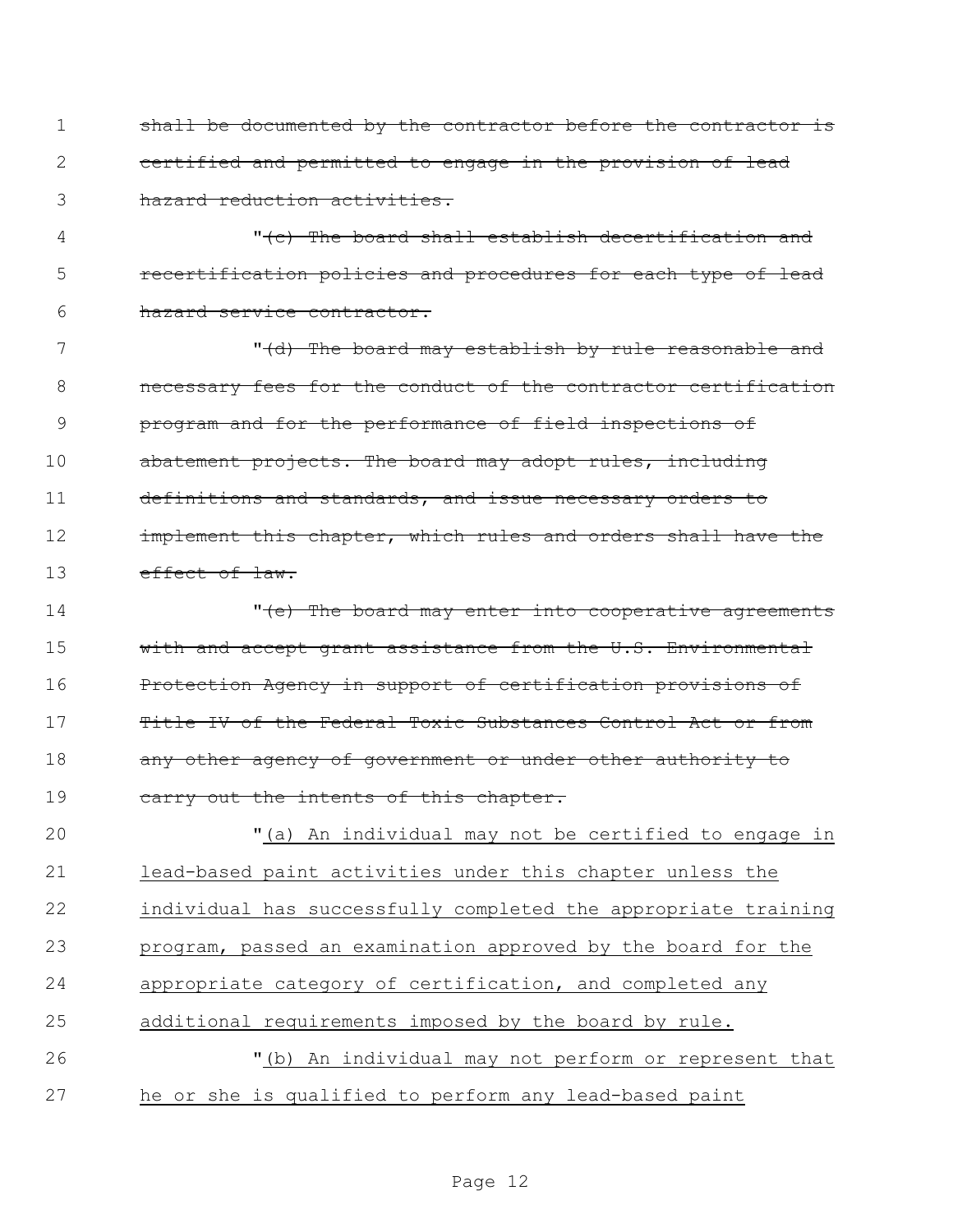| $\mathbf 1$    | activities unless the individual possesses the appropriate     |
|----------------|----------------------------------------------------------------|
| $\mathbf{2}$   | certification as determined by the board or unless the         |
| 3              | individual is any of the following:                            |
| $\overline{4}$ | "(1) An owner performing abatement or renovation               |
| 5              | upon his or her own residential property.                      |
| 6              | "(2) An employee of a property management company              |
| 7              | doing minor repairs and maintenance activities upon property   |
| 8              | managed by that company where there is insignificant damage,   |
| $\mathcal{G}$  | wear, or corrosion of existing lead-containing paint or        |
| 10             | coating substances.                                            |
| 11             | "(3) An owner doing routine minor repairs and                  |
| 12             | maintenance activities upon his or her property where there is |
| 13             | insignificant damage to, wear of, or corrosion of existing     |
| 14             | lead-containing paint or coating substances.                   |
| 15             | "(c) The board shall adopt rules establishing                  |
| 16             | standards of acceptable professional conduct and work          |
| 17             | practices for the performance of lead-based paint activities,  |
| 18             | as well as specific acts and omissions that constitute grounds |
| 19             | for any of the following:                                      |
| 20             | "(1) The reprimand of any certificate holder.                  |
| 21             | "(2) The suspension, modification, or revocation of            |
| 22             | a certificate.                                                 |
| 23             | "(3) The denial of issuance or renewal of a                    |
| 24             | certificate.                                                   |
| 25             | "(d) The board may issue a corrective action order             |
| 26             | to any person who violates this chapter or any rule adopted    |
| 27             | pursuant to this chapter. The order shall specify the          |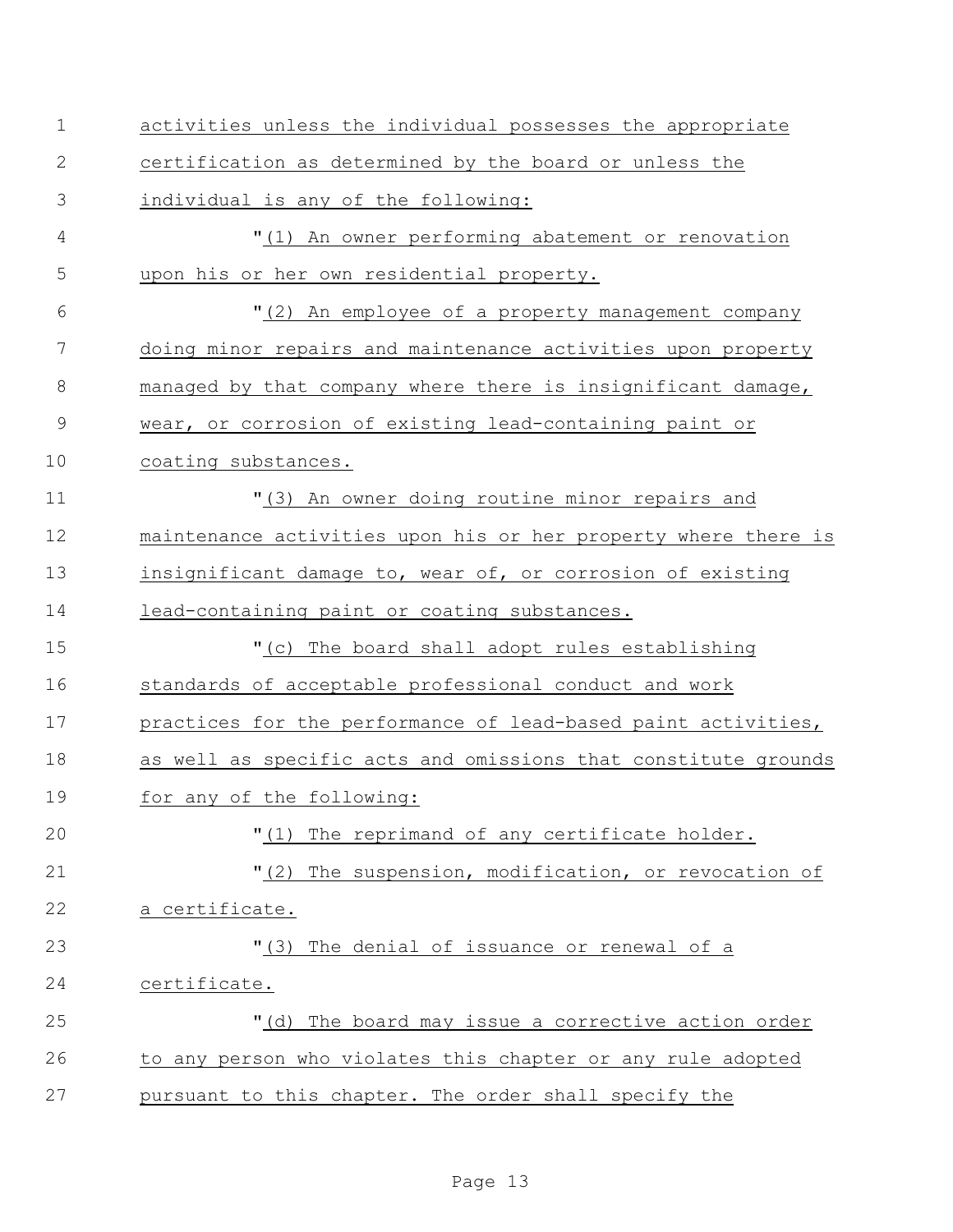provision of this chapter or any rule alleged to have been violated and shall order necessary corrective action be taken within a reasonable time to be prescribed in the order. 4 "(e) The board may revoke or suspend any certification or approval issued under this chapter, in accordance with the rules adopted pursuant to this chapter. 7 The M<sub>I</sub> (f) It shall be a violation of this chapter for any person to provide training or engage in lead-based paint activities regulated under this chapter except in such a manner as to conform to and comply with this chapter and all applicable rules and orders established under this chapter." "§22-37A-6. "(a) Safe State, a division of the University of Alabama, is designated as the state accreditation agency for lead hazard training. "(b) Subject to the Alabama Administrative Procedure Act, Safe State shall establish a program to review and accredit lead training courses in accordance with Title IV of the Federal Toxic Substances Control Act. "(c) Safe State shall establish and maintain a state registry of accredited individuals who have successfully completed accredited lead training courses and who meet all other personal accreditation requirements established by Safe State under this chapter. "(d) An individual who provides or participates in 26 the lead hazard reduction activities described in Section 27 22-37A-5 shall obtain valid Safe State registration and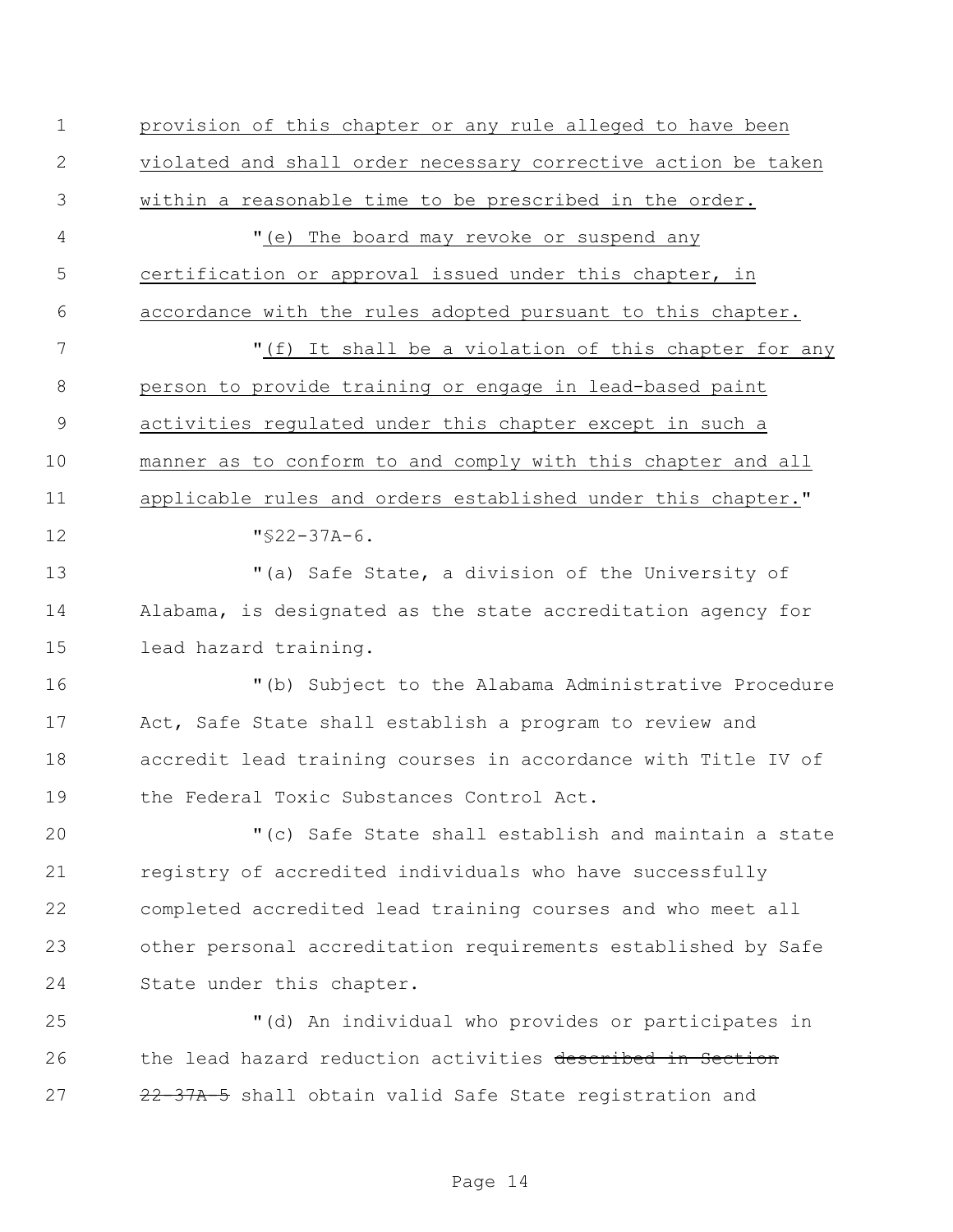certification from the board prior to engaging in such activities.

 "(e) Subject to the Alabama Administrative Procedure Act, Safe State shall develop and publish policies and procedures governing the accreditation of lead training courses and the registration of accredited individuals.

 "(f) Safe State may establish reasonable fees for the conduct of the accreditation and registration programs and expend the fees to administer the program.

 "(g) Safe State may enter into cooperative agreements with and accept grant assistance from the U.S. Environmental Protection Agency in support of the training and accreditation provisions of Title IV of the Federal Toxic Substances Control Act (Public Law 99-519, 100 Stat. 2970, 15 U.S.C. §2601 et seq., as amended), or from any other agency of government or under other authority to carry out the intents of this chapter.

 "(h) Safe State may negotiate and establish reciprocity agreements with other states where equivalency of lead training accreditation or registration of individuals, or both, can be demonstrated."

"§22-37A-7.

23 The Manusch Chersons engaged in lead hazard reduction activities shall be certified by the board and observe proper removal procedures and precautions, as established by the **rules adopted by the board. The board may enforce such rules** 27 by order.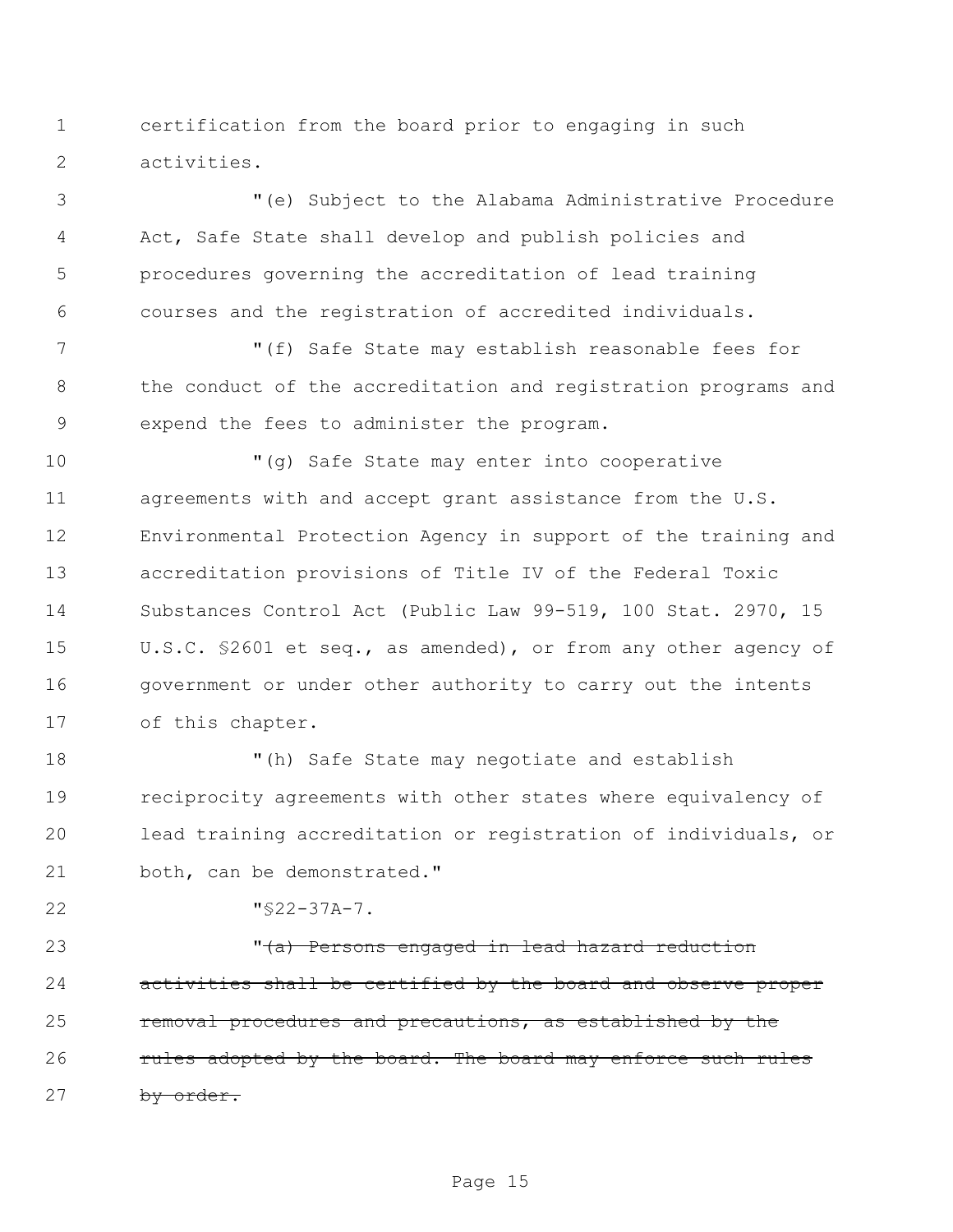| $\mathbf 1$    | " <del>(b) An owner or operator of an entity engaged in</del> |
|----------------|---------------------------------------------------------------|
| $\mathbf{2}$   | lead hazard reduction activities who fails to comply with     |
| 3              | subsection (a) of this section and rules adopted or orders    |
| 4              | issued thereunder shall be quilty of a Class C misdemeanor.   |
| 5              | "(a) Any person who violates this chapter or the              |
| 6              | rules adopted pursuant to this chapter is subject to a civil  |
| 7              | penalty as follows:                                           |
| 8              | "(1) For a first violation, the board may issue a             |
| $\overline{9}$ | civil penalty of up to two hundred fifty dollars (\$250) per  |
| 10             | violation for each day during which the act or omission       |
| 11             | continues or occurs. The board may waive the penalty upon the |
| 12             | person successfully completing an accredited lead abatement   |
| 13             | training course appropriate for the type of category of       |
| 14             | renovation abatement discipline, registering in the state     |
| 15             | accreditation registry, and becoming a board-certified firm.  |
| 16             | "(2) For a second violation, the board may assess a           |
| 17             | civil penalty of up to five hundred dollars (\$500) per       |
| 18             | violation for each day during which the act or omission       |
| 19             | continues or occurs. The board may require the person to      |
| 20             | successfully complete an accredited lead abatement training   |
| 21             | course appropriate for the type or category of renovation     |
| 22             | abatement discipline, registering in the state accreditation  |
| 23             | registry, and becoming a board-certified firm.                |
| 24             | "(3) For a third or subsequent violation, the board           |
| 25             | may assess a civil penalty of up to two thousand five hundred |
| 26             | dollars (\$2,500) per violation for each day during which the |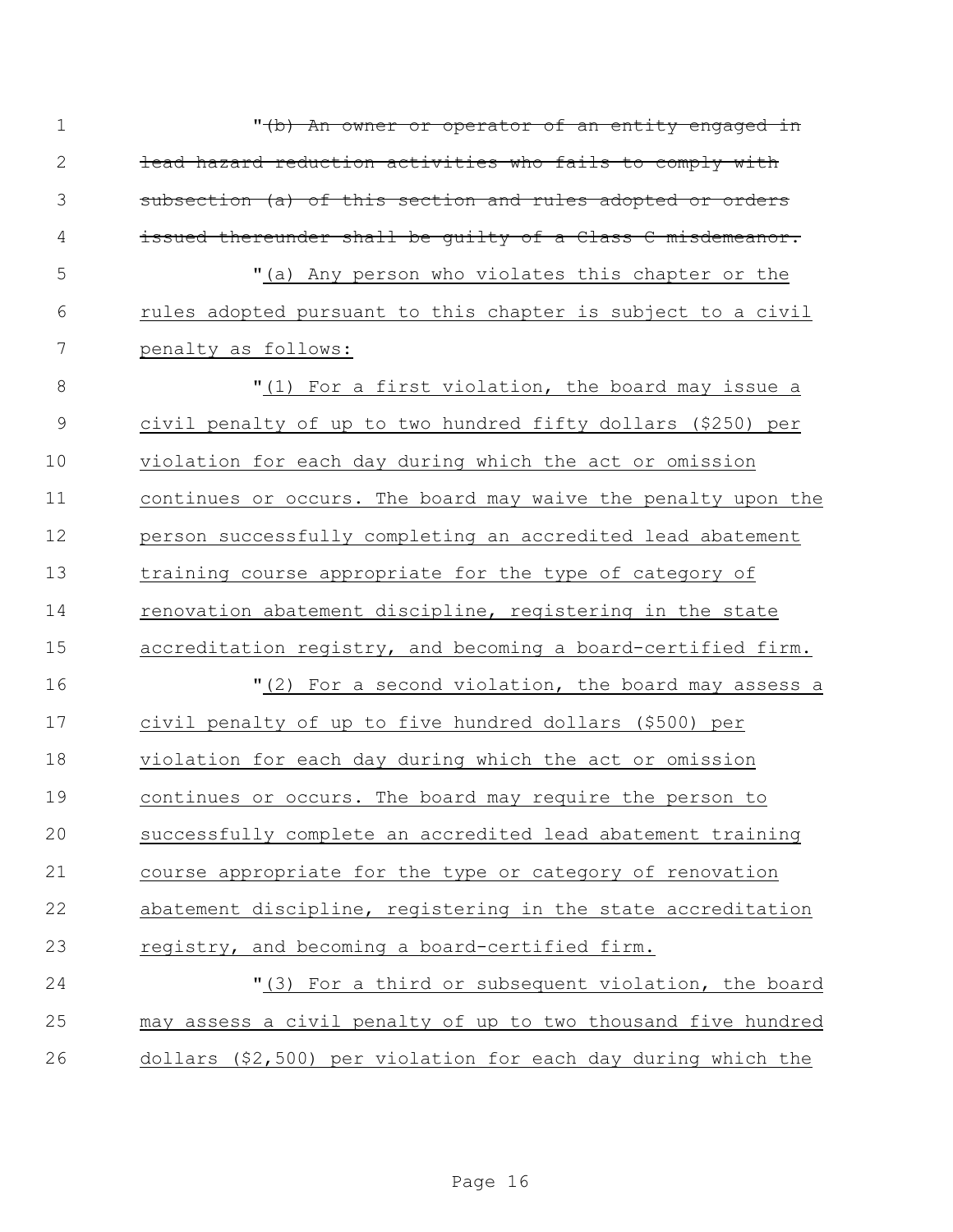|  |  |                                                |  |  | act or omission continues or occurs, with a maximum penalty of |  |
|--|--|------------------------------------------------|--|--|----------------------------------------------------------------|--|
|  |  | five thousand dollars (\$5,000) per violation. |  |  |                                                                |  |

 "(b) Any person against whom a civil penalty has been assessed may obtain a review of the assessment by filing with the board a written petition setting forth the grounds and reasons for the objection and requesting a hearing. If a petition for review is not filed within 30 days after the date 8 the assessment is served, the violator shall be deemed to have consented to the assessment and it shall become final. "(c) Whenever an assessment has become final because of a person's failure to appeal the board's assessment, the board may apply to the appropriate court for a judgment and seek execution of the judgment. In such proceedings, the court shall treat a failure to appeal the assessment as a confession of judgment in the amount of the assessment.

 "(d) In determining the amount of the civil penalty to assess, the board may consider all of the following factors:

 "(1) Whether the civil penalty imposed will be a substantial economic deterrent to the unlawful activity. "(2) The potential or actual harm posed to individuals or the environment by the violation.  $(3)$  The cause of the violation. "(4) The effectiveness of action taken by the violator to cease the violation. "(5) The economic benefit gained by the violator.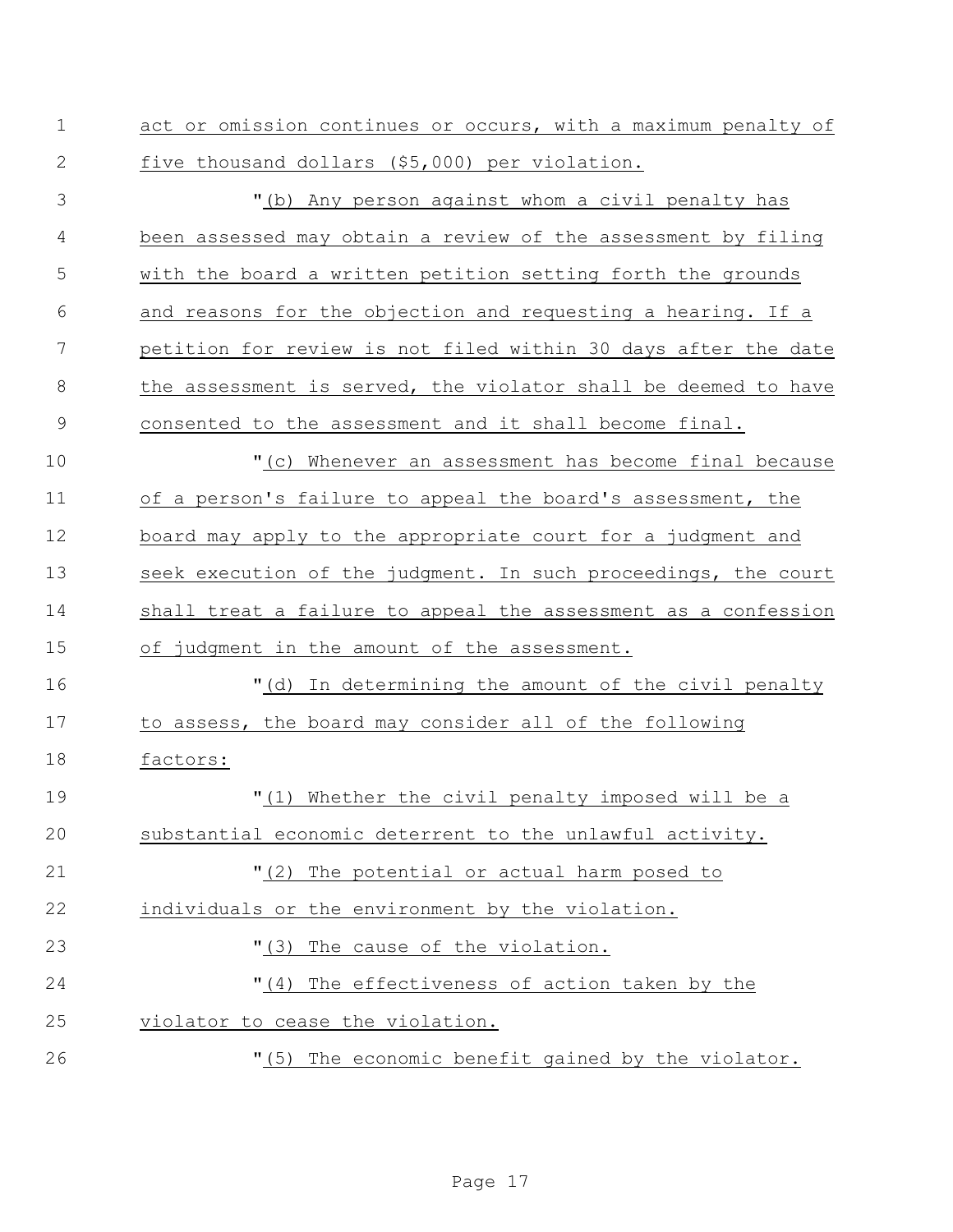| $\mathbf 1$    | "(f) All fees collected and all fines, penalties,              |
|----------------|----------------------------------------------------------------|
| 2              | and funds of any nature received by the State Health Officer   |
| 3              | under authority of this chapter shall be remitted to the State |
| $\overline{4}$ | Board of Health to the credit of the Lead Reduction Fund. The  |
| 5              | expenses incurred by the board in carrying out this chapter    |
| 6              | shall be paid from monies in the Lead Reduction Fund; however, |
| 7              | the expenditure from the fund shall be budgeted and allotted   |
| 8              | in accordance with Sections 41-4-80 through 41-4-96 and        |
| $\mathcal{G}$  | Sections 41-19-1 through 41-19-12.                             |
| 10             | "(g) If it appears that a person has violated, is              |
| 11             | violating, or is threatening to violate this chapter or a rule |
| 12             | adopted or order issued under this chapter, the State Health   |
| 13             | Officer or a county health officer, as appropriate, may        |
| 14             | institute a civil suit in his or her own name in a circuit     |
| 15             | court to obtain injunctive relief to restrain the person from  |
| 16             | continuing the violation or threat of violation.               |
| 17             | "(h) In addition to any civil penalty provided under           |
| 18             | this section, any person violating this chapter shall be       |
| 19             | guilty of a Class A misdemeanor.                               |
| 20             | "(i) In addition to any penalties authorized under             |
| 21             | this section, the State Health Officer may require any person  |
| 22             | violating this chapter to complete additional training."       |
| 23             | Section 2. Section 22-37A-7.1 is added to the Code             |
| 24             | of Alabama 1975, to read as follows:                           |
| 25             | $$22-37A-7.1.$                                                 |
| 26             | Notwithstanding the administrative procedure                   |
| 27             | provided in subsections (a), (b), and (c) of Section 22-37A-7, |